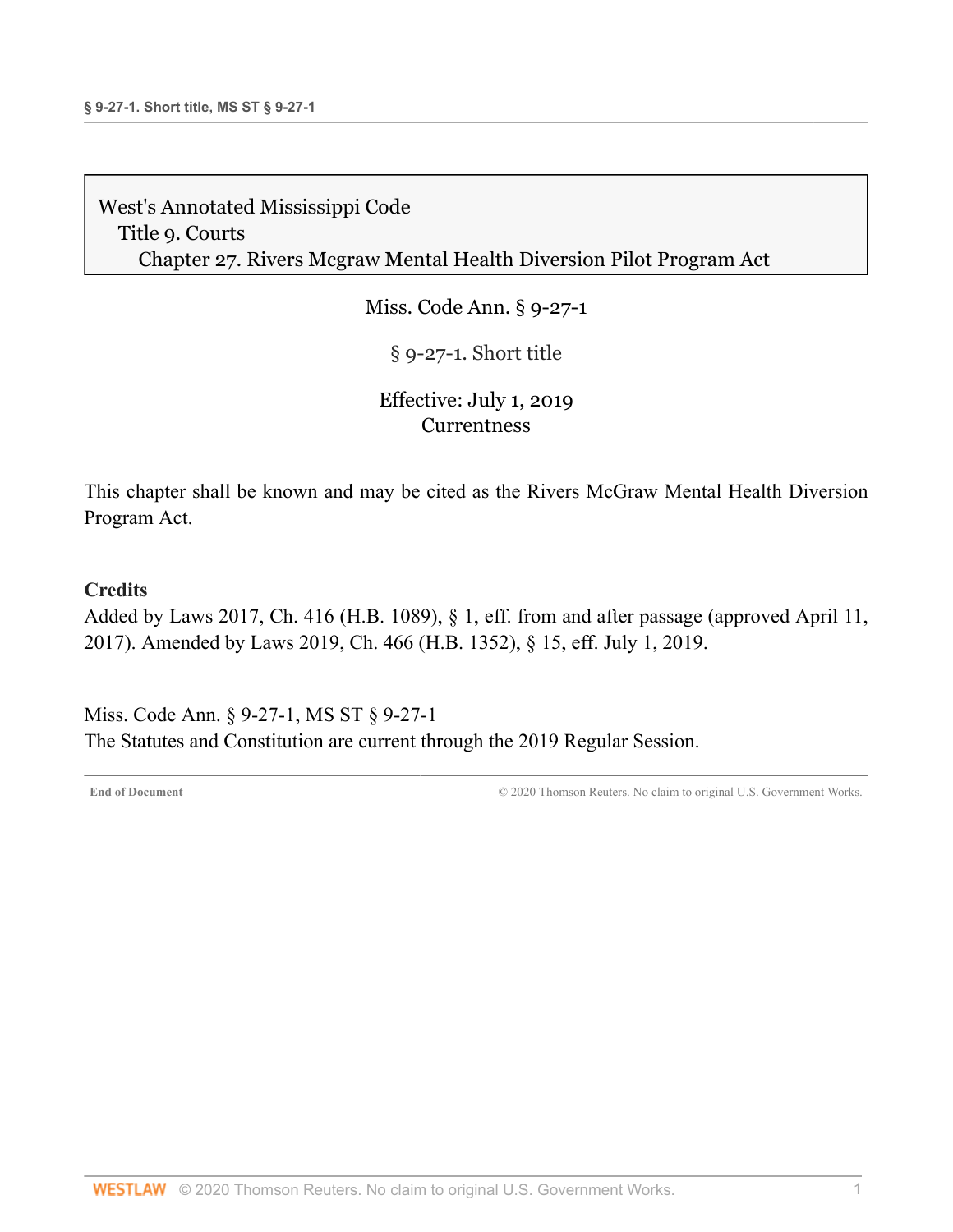# Miss. Code Ann. § 9-27-3

§ 9-27-3. Mental health diversion programs; legislative intent; goals

## Effective: July 1, 2019 **[Currentness](#page-2-0)**

(1) The Legislature recognizes the critical need for judicial intervention to establish court processes and procedures that are more responsive to the needs of defendants with mental illnesses, while maintaining public safety and the integrity of the court process.

(2) The goals of the mental health courts under this chapter include the following:

(a) Reduce the number of future criminal justice contacts among offenders with mental illnesses;

(b) Reduce the inappropriate institutionalization of people with mental illnesses;

(c) Improve the mental health and well-being of defendants who come in contact with the criminal justice system;

(d) Improve linkages between the criminal justice system and the mental health system;

(e) Expedite case processing;

(f) Protect public safety;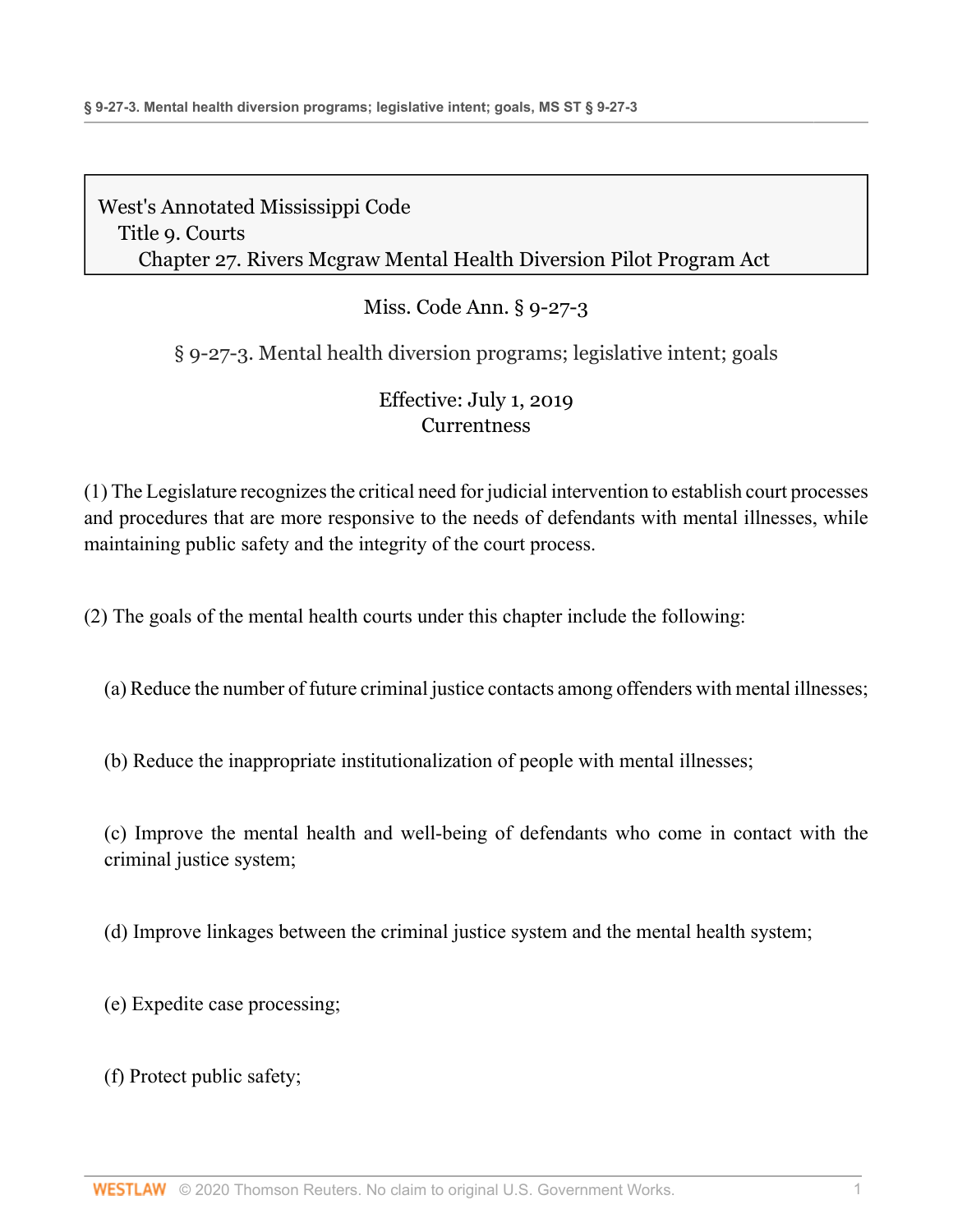(g) Establish linkages with other state and local agencies and programs that target people with mental illnesses in order to maximize the delivery of services; and

(h) To use corrections resources more effectively by redirecting prison-bound offenders whose criminal conduct is driven in part by mental illnesses to intensive supervision and clinical treatment available in the mental health court.

#### **Credits**

Added by [Laws 2017, Ch. 416 \(H.B. 1089\), § 2,](http://www.westlaw.com/Link/Document/FullText?findType=l&pubNum=1077005&cite=UUID(IA479C8501F-AC11E796A7E-56916961BA1)&originatingDoc=ND5BD3190977311E9897BE981991D4DEA&refType=SL&originationContext=document&vr=3.0&rs=cblt1.0&transitionType=DocumentItem&contextData=(sc.Document)) eff. from and after passage (approved April 11, 2017). Amended by [Laws 2019, Ch. 466 \(H.B. 1352\), § 16, eff. July 1, 2019.](http://www.westlaw.com/Link/Document/FullText?findType=l&pubNum=1077005&cite=UUID(IA6F6ACB061-2C11E9A5BAC-454C4C7F67B)&originatingDoc=ND5BD3190977311E9897BE981991D4DEA&refType=SL&originationContext=document&vr=3.0&rs=cblt1.0&transitionType=DocumentItem&contextData=(sc.Document))

<span id="page-2-0"></span>Miss. Code Ann. § 9-27-3, MS ST § 9-27-3 The Statutes and Constitution are current through the 2019 Regular Session.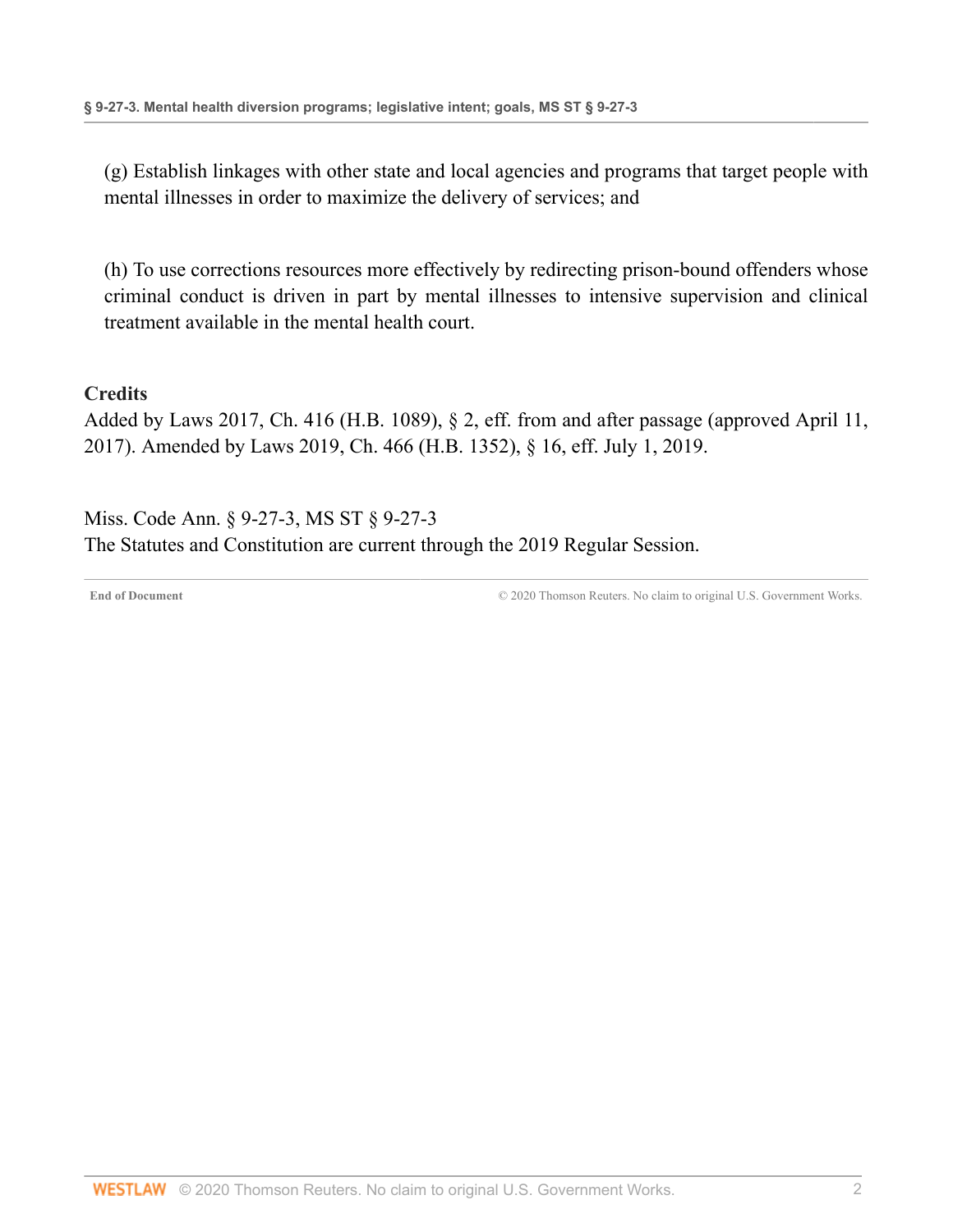Miss. Code Ann. § 9-27-5

§ 9-27-5. Definitions

### **[Currentness](#page-4-0)**

For the purposes of this chapter, the following words and phrases shall have the meanings ascribed unless the context clearly requires otherwise:

(a) "Chemical tests" means the analysis of an individual's: (i) blood, (ii) breath, (iii) hair, (iv) sweat, (v) saliva, (vi) urine, or (vii) other bodily substance to determine the presence of alcohol or a controlled substance.

(b) "Mental health diversion program" means an immediate and highly structured intervention process for mental health treatment of eligible defendants or juveniles that:

(i) Brings together mental health professionals, local social programs and intensive judicial monitoring; and

(ii) Follows the key components of the mental health court curriculum published by the Bureau of Justice of the United States Department of Justice.

(c) "Evidence-based practices" means supervision policies, procedures and practices that scientific research demonstrates reduce recidivism.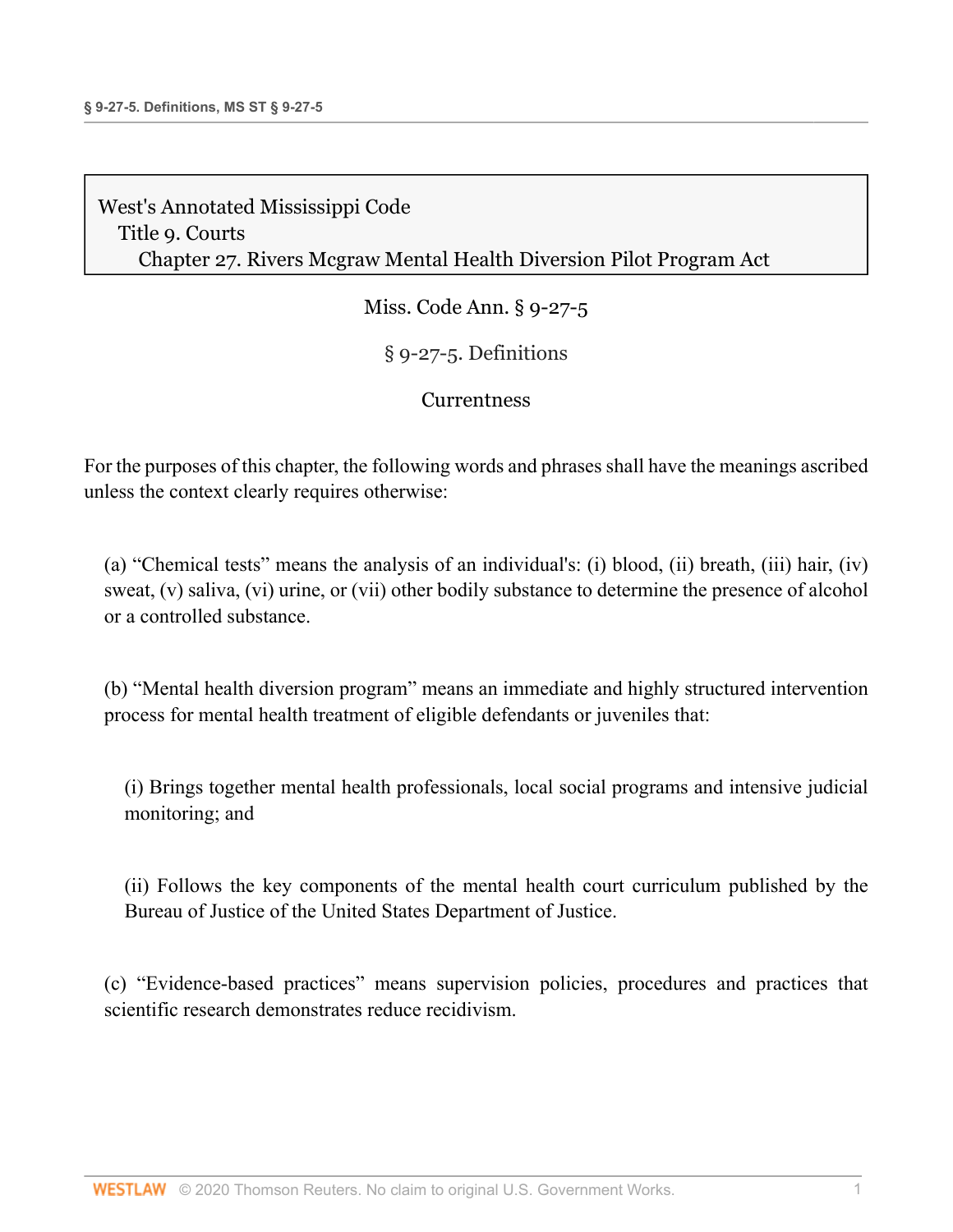(d) "Risk and needs assessment" means the use of an actuarial assessment tool validated on a Mississippi corrections population to determine a person's risk to reoffend and the characteristics that, if addressed, reduce the risk to reoffend.

#### **Credits**

Added by [Laws 2017, Ch. 416 \(H.B. 1089\), § 3,](http://www.westlaw.com/Link/Document/FullText?findType=l&pubNum=1077005&cite=UUID(IA479C8501F-AC11E796A7E-56916961BA1)&originatingDoc=N784AFD40203711E7A1419BBB65005DF6&refType=SL&originationContext=document&vr=3.0&rs=cblt1.0&transitionType=DocumentItem&contextData=(sc.Document)) eff. from and after passage (approved April 11, 2017).

<span id="page-4-0"></span>Miss. Code Ann. § 9-27-5, MS ST § 9-27-5 The Statutes and Constitution are current through the 2019 Regular Session.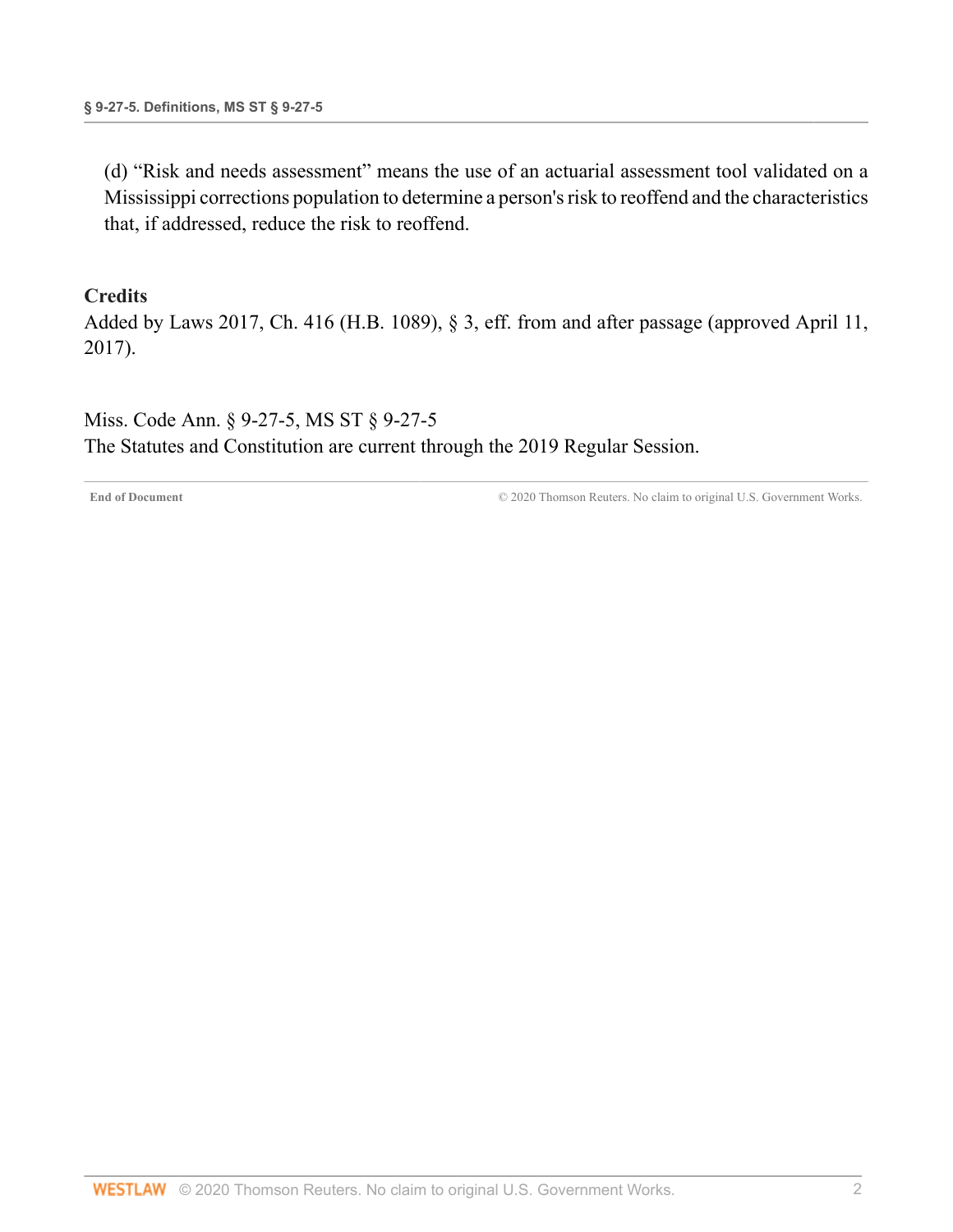Miss. Code Ann. § 9-27-7

§ 9-27-7. Repository for reports; goal of mental health courts; standards; data collection plan; reporting requirements; rules; employees

# Effective: July 1, 2019 **[Currentness](#page-8-0)**

(1) The Administrative Office of Courts is the repository for reports filed by courts established under this chapter. The goal of the mental health courts is to support effective and proven practices that reduce recidivism and provide treatment for participants.

(2) Mental health courts must adhere to the standards established in this chapter.

(a) These standards shall include, but are not limited to:

(i) The use of evidence-based practices including, but not limited to, the use of a valid and reliable risk and needs assessment tool to identify participants and deliver appropriate treatments;

(ii) Targeting medium- to high-risk offenders for participation;

(iii) The use of current, evidence-based interventions proven to provide mental health treatment;

(iv) Coordinated strategy between all mental health court personnel;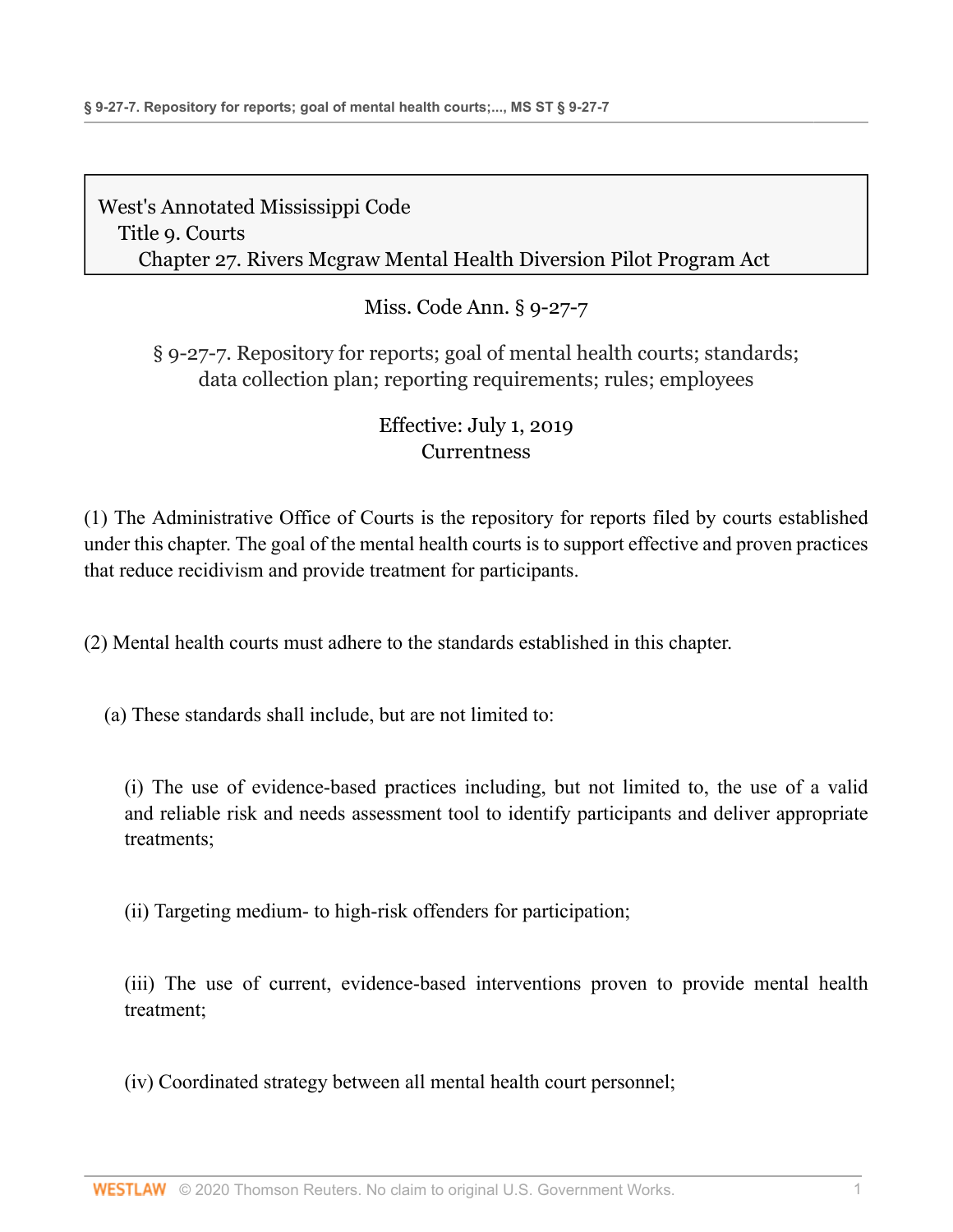(v) Ongoing judicial interaction with each participant; and

(vi) Monitoring and evaluation of mental health court implementation and outcomes through data collection and reporting.

(b) Mental health courts must implement a data collection plan, which shall include collecting the following data:

(i) Total number of participants;

(ii) Total number of successful participants;

(iii) Total number of unsuccessful participants and the reason why each participant did not complete the program;

(iv) Total number of participants who were arrested for a new criminal offense while in the mental health court;

(v) Total number of participants who were convicted of a new felony or misdemeanor offense while in the mental health court;

(vi) Total number of participants who committed at least one (1) violation while in the mental health court and the resulting sanction(s);

(vii) Results of the initial risk and needs assessment or other clinical assessment conducted on each participant; and

(viii) Any other data or information as required by the Administrative Office of Courts.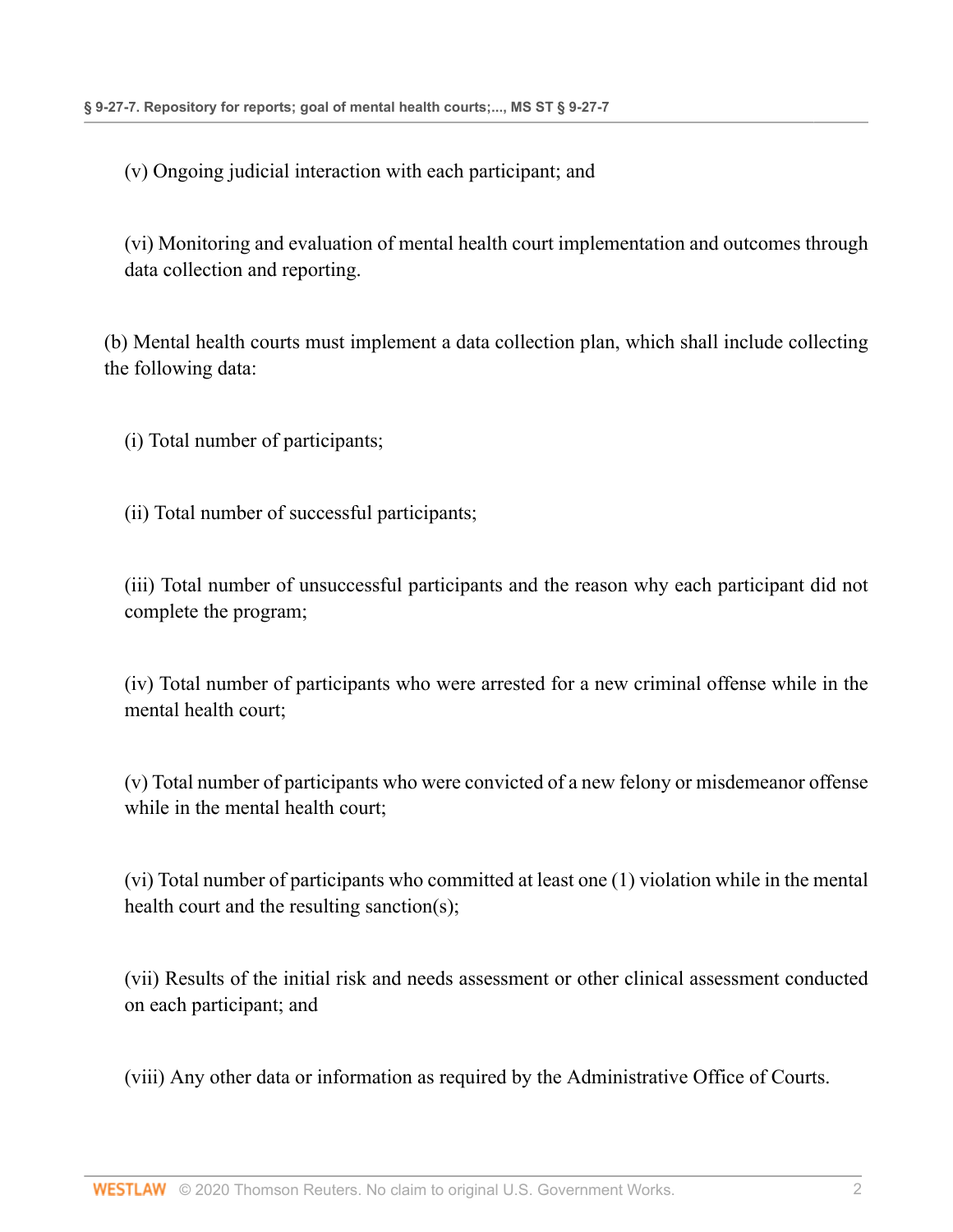(3) All mental health courts must measure successful completion of the program based on those participants who complete the program without a new criminal conviction.

(4)(a) Mental health courts must collect and submit to the Administrative Office of Courts each month, the following data:

- (i) Total number of participants at the beginning of the month;
- (ii) Total number of participants at the end of the month;
- (iii) Total number of participants who began the program in the month;
- (iv) Total number of participants who successfully completed the program in the month;
- (v) Total number of participants who left the program in the month;

(vi) Total number of participants who were arrested for a new criminal offense while in the program in the month;

(vii) Total number of participants who were convicted for a new criminal arrest while in the program in the month; and

(viii) Total number of participants who committed at least one (1) violation while in the program and any resulting sanction(s).

(b) By August 1, 2018, and each year thereafter, the Administrative Office of Courts shall report to the PEER Committee the information in subsection (4)(a) of this section in a sortable, electronic format.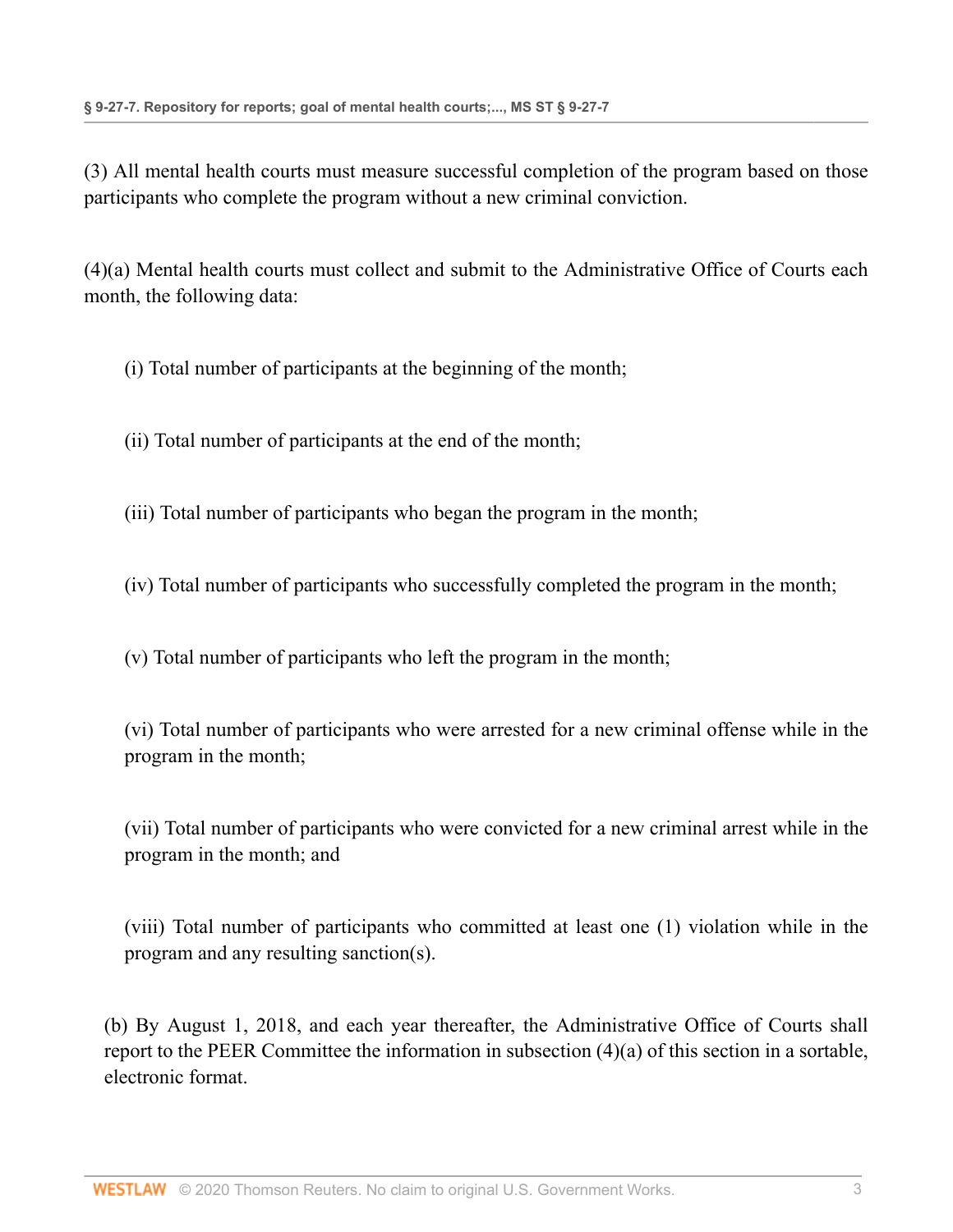(5) Mental health courts may individually establish rules and may make special orders and rules as necessary that do not conflict with rules promulgated by the Supreme Court or the Administrative Office of Courts.

(6) A mental health court may appoint the full or part-time employees it deems necessary for the work of the mental health court and shall fix the compensation of those employees, who shall serve at the will and pleasure of the senior circuit court judge.

(7) A mental health court established under this chapter is subject to the regulatory powers of the Administrative Office of Courts as set forth in [Section 9-27-13](http://www.westlaw.com/Link/Document/FullText?findType=L&pubNum=1000933&cite=MSSTS9-27-13&originatingDoc=NC8AD13D0977311E9897BE981991D4DEA&refType=LQ&originationContext=document&vr=3.0&rs=cblt1.0&transitionType=DocumentItem&contextData=(sc.Document)).

#### **Credits**

Added by [Laws 2017, Ch. 416 \(H.B. 1089\), § 4,](http://www.westlaw.com/Link/Document/FullText?findType=l&pubNum=1077005&cite=UUID(IA479C8501F-AC11E796A7E-56916961BA1)&originatingDoc=NC8AD13D0977311E9897BE981991D4DEA&refType=SL&originationContext=document&vr=3.0&rs=cblt1.0&transitionType=DocumentItem&contextData=(sc.Document)) eff. from and after passage (approved April 11, 2017). Amended by [Laws 2019, Ch. 466 \(H.B. 1352\), § 17, eff. July 1, 2019.](http://www.westlaw.com/Link/Document/FullText?findType=l&pubNum=1077005&cite=UUID(IA6F6ACB061-2C11E9A5BAC-454C4C7F67B)&originatingDoc=NC8AD13D0977311E9897BE981991D4DEA&refType=SL&originationContext=document&vr=3.0&rs=cblt1.0&transitionType=DocumentItem&contextData=(sc.Document))

<span id="page-8-0"></span>Miss. Code Ann. § 9-27-7, MS ST § 9-27-7 The Statutes and Constitution are current through the 2019 Regular Session.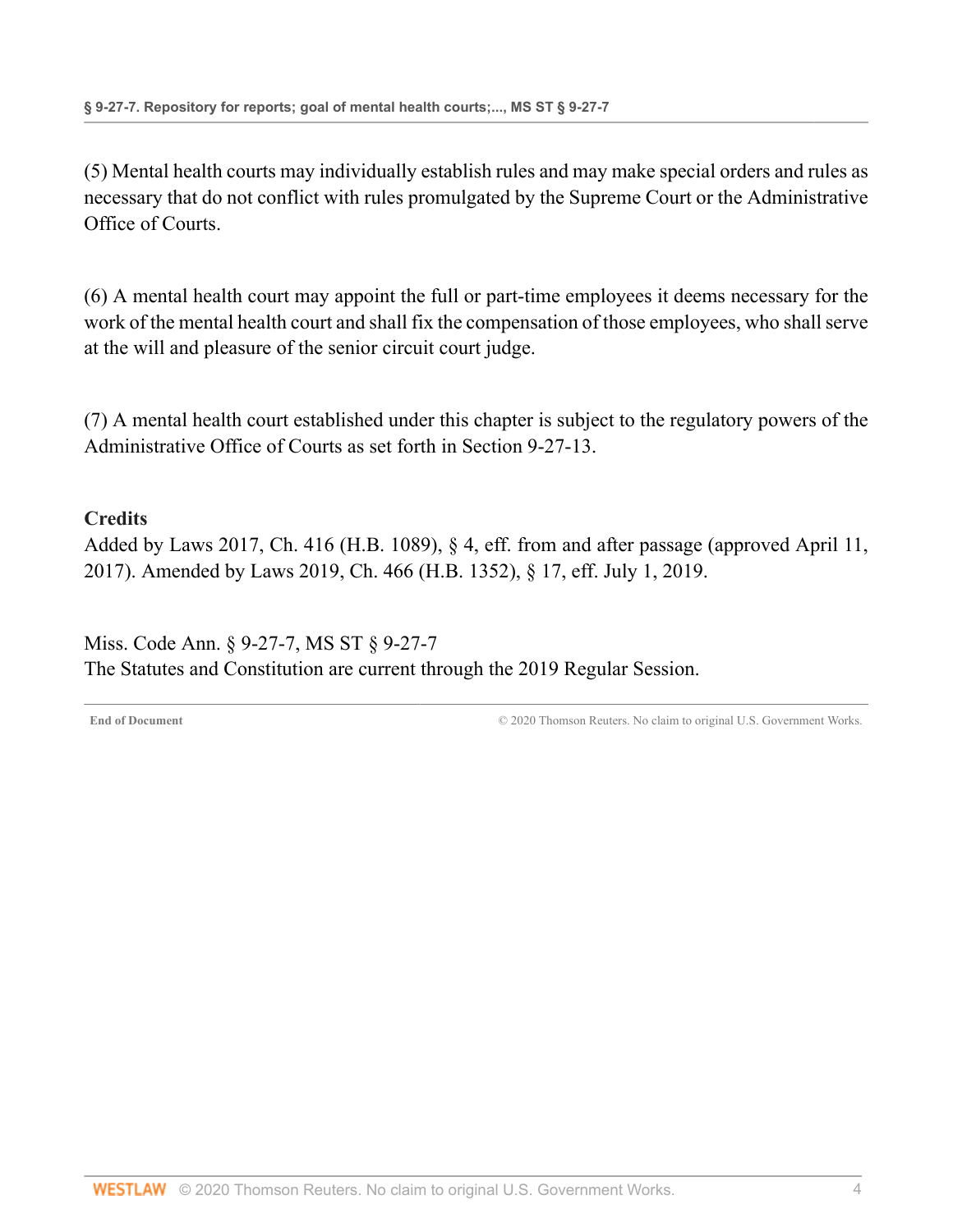## Miss. Code Ann. § 9-27-9

### § 9-27-9. Necessary court treatment services

### Effective: July 1, 2019 **[Currentness](#page-10-0)**

(1) A mental health court's mental health intervention component shall provide for eligible individuals, either directly or through referrals, a range of necessary court treatment services, including, but not limited to, the following:

(a) Screening using a valid and reliable assessment tool effective for identifying persons affected by mental health issues for eligibility and appropriate services;

(b) Clinical assessment;

(c) Education;

(d) Referral;

(e) Service coordination and case management; and

(f) Counseling and rehabilitative care.

(2) Any inpatient treatment ordered by the court shall be certified by the Department of Mental Health, other appropriate state agency or the equivalent agency of another state.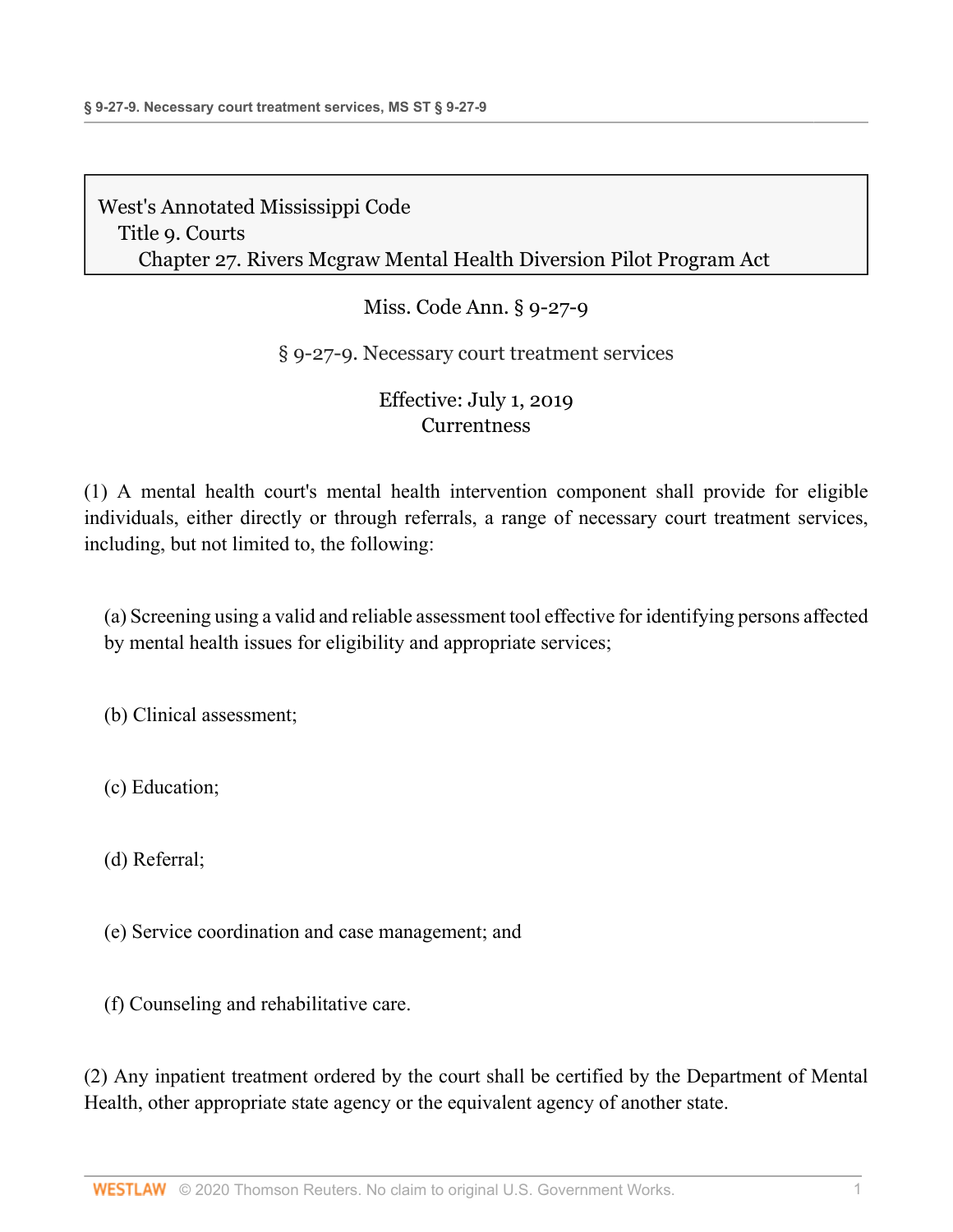#### **Credits**

Added by [Laws 2017, Ch. 416 \(H.B. 1089\), § 5,](http://www.westlaw.com/Link/Document/FullText?findType=l&pubNum=1077005&cite=UUID(IA479C8501F-AC11E796A7E-56916961BA1)&originatingDoc=NC40B7830977311E9897BE981991D4DEA&refType=SL&originationContext=document&vr=3.0&rs=cblt1.0&transitionType=DocumentItem&contextData=(sc.Document)) eff. from and after passage (approved April 11, 2017). Amended by [Laws 2019, Ch. 466 \(H.B. 1352\), § 18, eff. July 1, 2019.](http://www.westlaw.com/Link/Document/FullText?findType=l&pubNum=1077005&cite=UUID(IA6F6ACB061-2C11E9A5BAC-454C4C7F67B)&originatingDoc=NC40B7830977311E9897BE981991D4DEA&refType=SL&originationContext=document&vr=3.0&rs=cblt1.0&transitionType=DocumentItem&contextData=(sc.Document))

<span id="page-10-0"></span>Miss. Code Ann. § 9-27-9, MS ST § 9-27-9 The Statutes and Constitution are current through the 2019 Regular Session.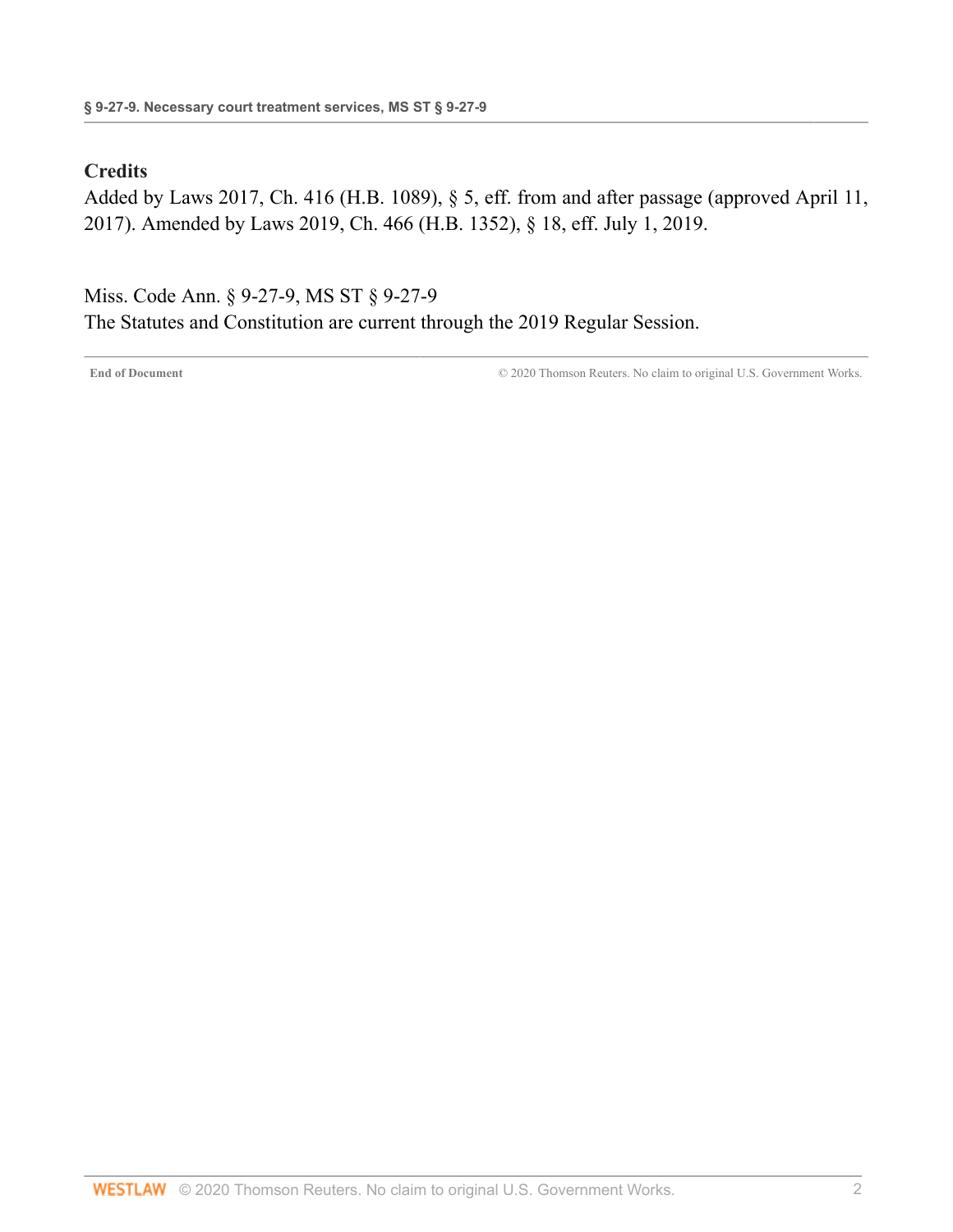Miss. Code Ann. § 9-27-11

## § 9-27-11. Eligibility for alternative sentencing through mental health court; chemical tests; right to participate

## Effective: July 1, 2019 **[Currentness](#page-12-0)**

(1) In order to be eligible for alternative sentencing through a local mental health court, the participant must satisfy each of the following criteria:

(a) The participant cannot have any felony convictions for any offenses that are crimes of violence as defined in [Section 97-3-2](http://www.westlaw.com/Link/Document/FullText?findType=L&pubNum=1000933&cite=MSSTS97-3-2&originatingDoc=ND8571650977311E9806FD1F570ABFF0E&refType=LQ&originationContext=document&vr=3.0&rs=cblt1.0&transitionType=DocumentItem&contextData=(sc.Document)), other than burglary under [Section 97-17-23\(1\)](http://www.westlaw.com/Link/Document/FullText?findType=L&pubNum=1000933&cite=MSSTS97-17-23&originatingDoc=ND8571650977311E9806FD1F570ABFF0E&refType=SP&originationContext=document&vr=3.0&rs=cblt1.0&transitionType=DocumentItem&contextData=(sc.Document)#co_pp_f1c50000821b0), within the previous ten (10) years.

(b) The crime before the court cannot be a crime of violence as defined in [Section 97-3-2](http://www.westlaw.com/Link/Document/FullText?findType=L&pubNum=1000933&cite=MSSTS97-3-2&originatingDoc=ND8571650977311E9806FD1F570ABFF0E&refType=LQ&originationContext=document&vr=3.0&rs=cblt1.0&transitionType=DocumentItem&contextData=(sc.Document)), other than burglary under [Section 97-17-23\(1\)](http://www.westlaw.com/Link/Document/FullText?findType=L&pubNum=1000933&cite=MSSTS97-17-23&originatingDoc=ND8571650977311E9806FD1F570ABFF0E&refType=SP&originationContext=document&vr=3.0&rs=cblt1.0&transitionType=DocumentItem&contextData=(sc.Document)#co_pp_f1c50000821b0).

(c) Other criminal proceedings alleging commission of a crime of violence other than burglary under [Section 97-17-23\(1\)](http://www.westlaw.com/Link/Document/FullText?findType=L&pubNum=1000933&cite=MSSTS97-17-23&originatingDoc=ND8571650977311E9806FD1F570ABFF0E&refType=SP&originationContext=document&vr=3.0&rs=cblt1.0&transitionType=DocumentItem&contextData=(sc.Document)#co_pp_f1c50000821b0) cannot be pending against the participant.

(d) The crime before the court cannot be a charge of driving under the influence of alcohol or any other substance that resulted in the death of a person. In addition, persons who are ineligible for nonadjudication under [Section 63-11-30](http://www.westlaw.com/Link/Document/FullText?findType=L&pubNum=1000933&cite=MSSTS63-11-30&originatingDoc=ND8571650977311E9806FD1F570ABFF0E&refType=LQ&originationContext=document&vr=3.0&rs=cblt1.0&transitionType=DocumentItem&contextData=(sc.Document)) shall be ineligible to participate in a mental health court.

(e) The crime charged cannot be one of trafficking in controlled substances under [Section](http://www.westlaw.com/Link/Document/FullText?findType=L&pubNum=1000933&cite=MSSTS41-29-139&originatingDoc=ND8571650977311E9806FD1F570ABFF0E&refType=SP&originationContext=document&vr=3.0&rs=cblt1.0&transitionType=DocumentItem&contextData=(sc.Document)#co_pp_ae0d0000c5150) [41-29-139\(f\)](http://www.westlaw.com/Link/Document/FullText?findType=L&pubNum=1000933&cite=MSSTS41-29-139&originatingDoc=ND8571650977311E9806FD1F570ABFF0E&refType=SP&originationContext=document&vr=3.0&rs=cblt1.0&transitionType=DocumentItem&contextData=(sc.Document)#co_pp_ae0d0000c5150), nor can the participant have a prior conviction for same.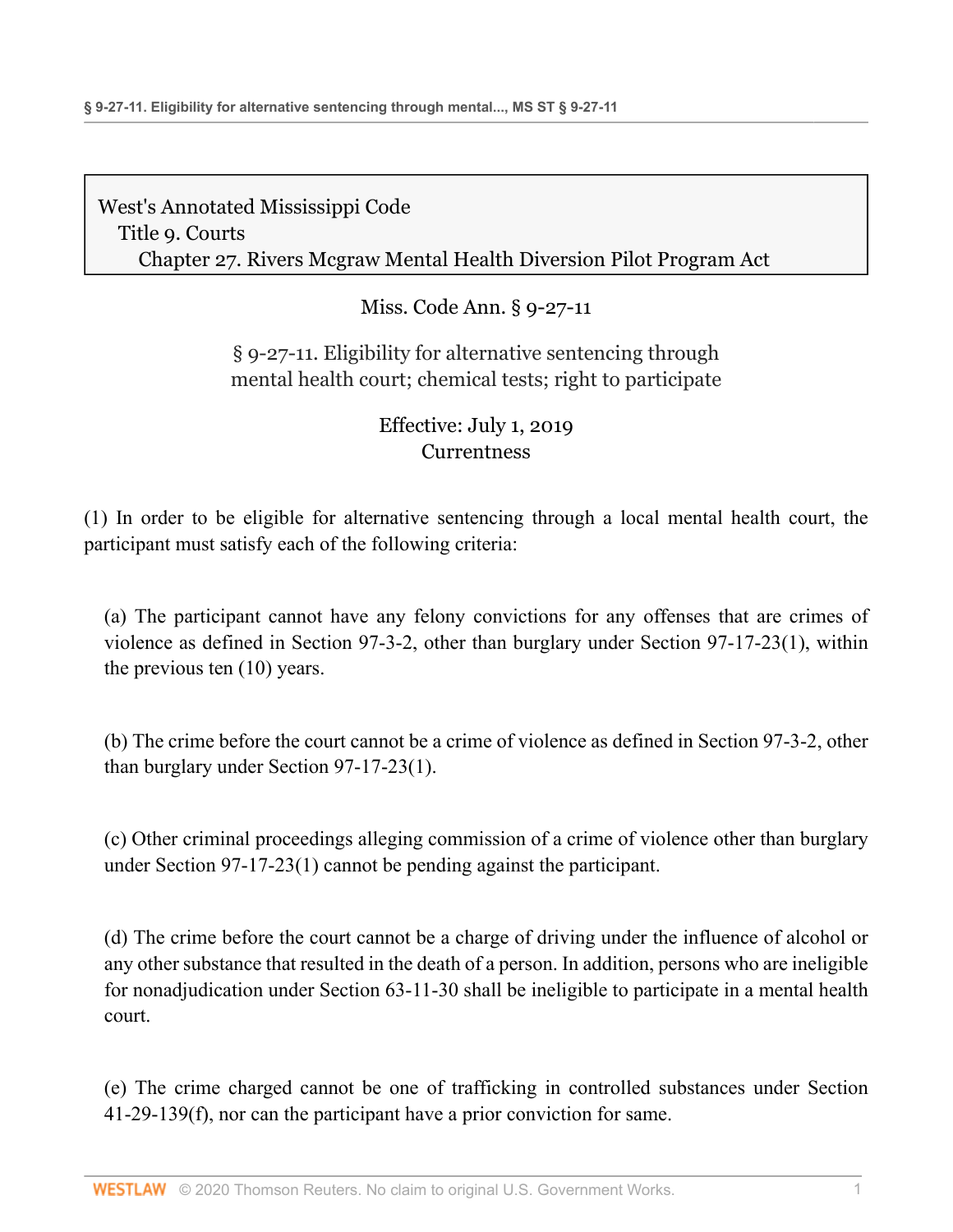(2) Participation in the services of a mental health treatment component shall be open only to the individuals over whom the court has jurisdiction, except that the court may agree to provide the services for individuals referred from another mental health court. In cases transferred from another jurisdiction, the receiving judge shall act as a special master and make recommendations to the sentencing judge.

(3)(a) As a condition of participation in a mental health court, a participant may be required to undergo a chemical test or a series of chemical tests as specified by the program. A participant is liable for the costs of all chemical tests required under this section, regardless of whether the costs are paid to the mental health court or the laboratory; however, if testing is available from other sources or the program itself, the judge may waive any fees for testing. Fees may be waived if the applicant is determined to be indigent.

(b) A laboratory that performs a chemical test under this section shall report the results of the test to the mental health court.

(4) A person does not have a right to participate in a mental health court under this chapter. The court having jurisdiction over a person for a matter before the court shall have the final determination about whether the person may participate in the mental health court under this chapter. However, any person meeting the eligibility criteria in subsection (1) of this section, shall, upon request, be screened for admission into the court's program.

### **Credits**

Added by [Laws 2017, Ch. 416 \(H.B. 1089\), § 6,](http://www.westlaw.com/Link/Document/FullText?findType=l&pubNum=1077005&cite=UUID(IA479C8501F-AC11E796A7E-56916961BA1)&originatingDoc=ND8571650977311E9806FD1F570ABFF0E&refType=SL&originationContext=document&vr=3.0&rs=cblt1.0&transitionType=DocumentItem&contextData=(sc.Document)) eff. from and after passage (approved April 11, 2017). Amended by [Laws 2019, Ch. 466 \(H.B. 1352\), § 19, eff. July 1, 2019.](http://www.westlaw.com/Link/Document/FullText?findType=l&pubNum=1077005&cite=UUID(IA6F6ACB061-2C11E9A5BAC-454C4C7F67B)&originatingDoc=ND8571650977311E9806FD1F570ABFF0E&refType=SL&originationContext=document&vr=3.0&rs=cblt1.0&transitionType=DocumentItem&contextData=(sc.Document))

<span id="page-12-0"></span>Miss. Code Ann. § 9-27-11, MS ST § 9-27-11 The Statutes and Constitution are current through the 2019 Regular Session.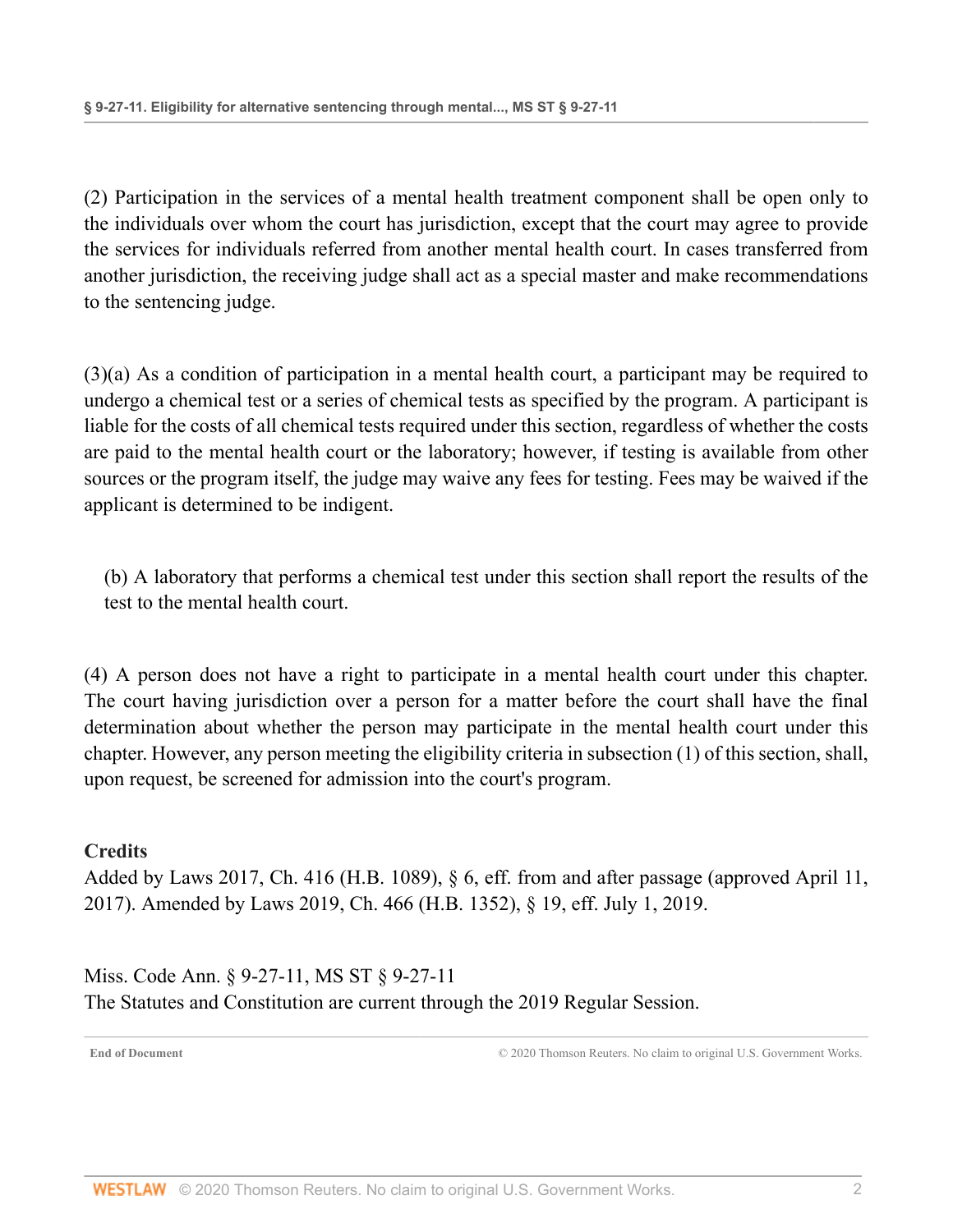### Miss. Code Ann. § 9-27-13

§ 9-27-13. Repealed by Laws 2019, Ch. 466 (H.B. 1352), § 23, eff. July 1, 2019

Effective: July 1, 2019 **[Currentness](#page-13-0)** 

<span id="page-13-0"></span>Miss. Code Ann. § 9-27-13, MS ST § 9-27-13 The Statutes and Constitution are current through the 2019 Regular Session.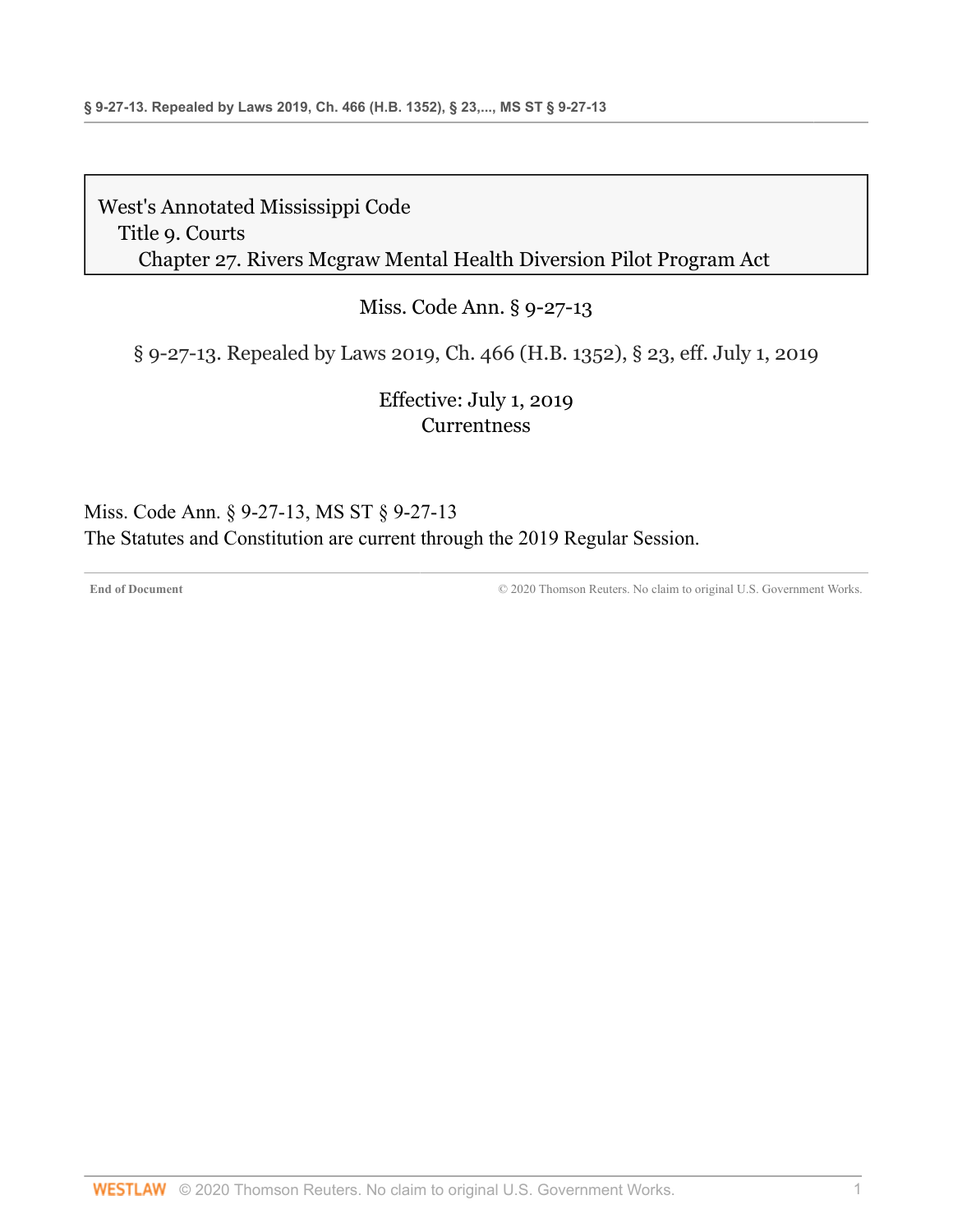## Miss. Code Ann. § 9-27-15

### § 9-27-15. Local funds; costs of participation; fees

### Effective: July 1, 2019 **[Currentness](#page-15-0)**

(1) All monies received from any source by a mental health court shall be accumulated in a local fund to be used only for mental health court purposes. Any funds remaining in a local fund at the end of a fiscal year shall not lapse into any general fund, but shall be retained in the mental health court fund for the funding of further activities by the mental health court.

(2) A mental health court may apply for and receive the following:

(a) Gifts, bequests and donations from private sources.

(b) Grant and contract monies from governmental sources.

(c) Other forms of financial assistance approved by the court to supplement the budget of the mental health diversion program.

(3) The costs of participation in a mental health treatment program required by the mental health court may be paid by the participant or out of user fees or such other state, federal or private funds that may, from time to time, be made available.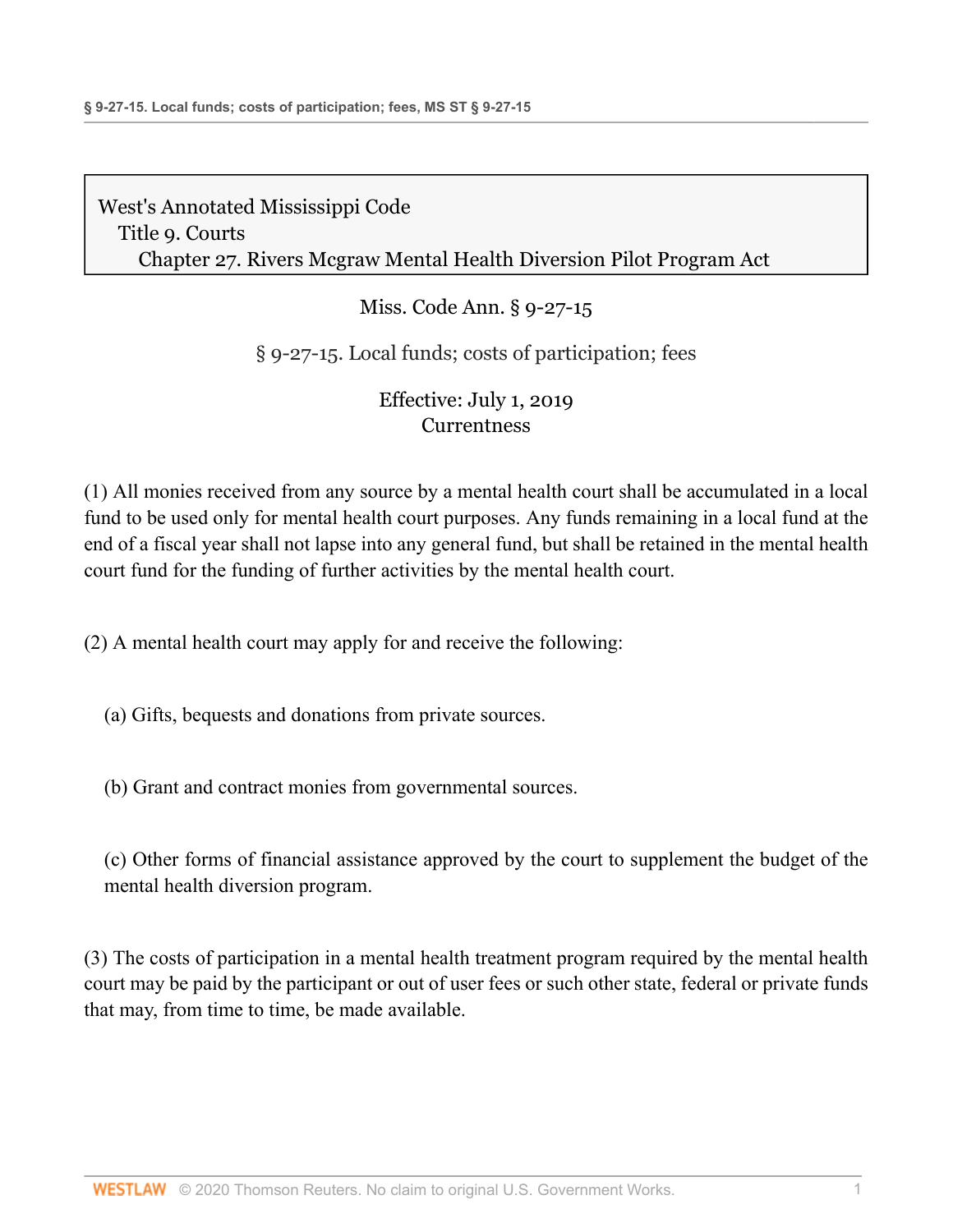(4) The court may assess reasonable and appropriate fees to be paid to the local mental health court fund for participation in a mental health treatment program; however, all fees may be waived by the court if the applicant is determined to be indigent.

#### **Credits**

Added by [Laws 2017, Ch. 416 \(H.B. 1089\), § 8,](http://www.westlaw.com/Link/Document/FullText?findType=l&pubNum=1077005&cite=UUID(IA479C8501F-AC11E796A7E-56916961BA1)&originatingDoc=ND30A4690977311E9897BE981991D4DEA&refType=SL&originationContext=document&vr=3.0&rs=cblt1.0&transitionType=DocumentItem&contextData=(sc.Document)) eff. from and after passage (approved April 11, 2017). Amended by [Laws 2019, Ch. 466 \(H.B. 1352\), § 20, eff. July 1, 2019.](http://www.westlaw.com/Link/Document/FullText?findType=l&pubNum=1077005&cite=UUID(IA6F6ACB061-2C11E9A5BAC-454C4C7F67B)&originatingDoc=ND30A4690977311E9897BE981991D4DEA&refType=SL&originationContext=document&vr=3.0&rs=cblt1.0&transitionType=DocumentItem&contextData=(sc.Document))

<span id="page-15-0"></span>Miss. Code Ann. § 9-27-15, MS ST § 9-27-15 The Statutes and Constitution are current through the 2019 Regular Session.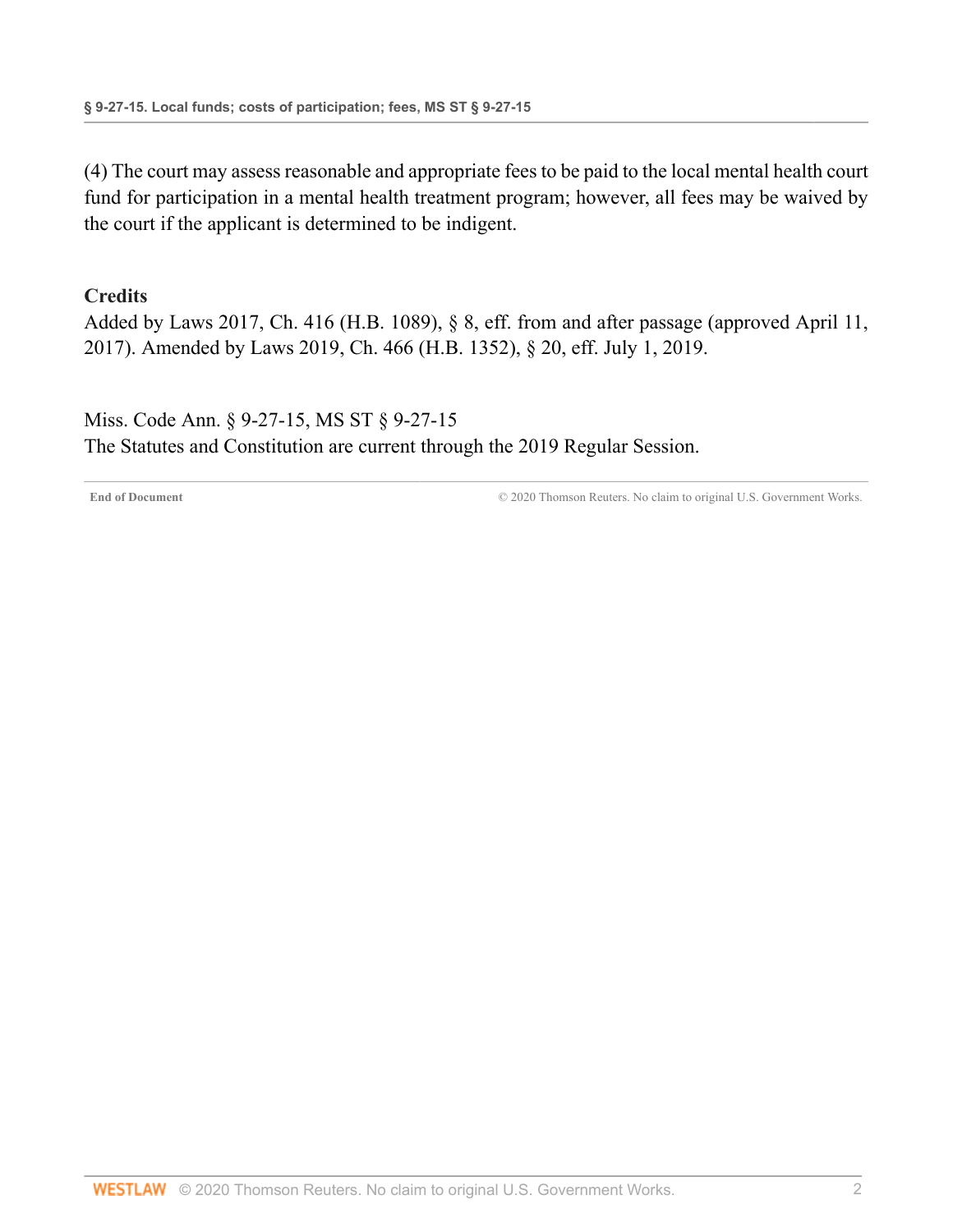Miss. Code Ann. § 9-27-17

## § 9-27-17. Immunity from civil liability

### Effective: July 1, 2019 **[Currentness](#page-16-0)**

The director and members of the professional and administrative staff of the mental health court who perform duties in good faith under this chapter are immune from civil liability for:

(a) Acts or omissions in providing services under this chapter; and

(b) The reasonable exercise of discretion in determining eligibility to participate in the mental health court.

### **Credits**

Added by [Laws 2017, Ch. 416 \(H.B. 1089\), § 9,](http://www.westlaw.com/Link/Document/FullText?findType=l&pubNum=1077005&cite=UUID(IA479C8501F-AC11E796A7E-56916961BA1)&originatingDoc=NC993F160977311E9BECFBE167A0DFBF9&refType=SL&originationContext=document&vr=3.0&rs=cblt1.0&transitionType=DocumentItem&contextData=(sc.Document)) eff. from and after passage (approved April 11, 2017). Amended by [Laws 2019, Ch. 466 \(H.B. 1352\), § 21, eff. July 1, 2019.](http://www.westlaw.com/Link/Document/FullText?findType=l&pubNum=1077005&cite=UUID(IA6F6ACB061-2C11E9A5BAC-454C4C7F67B)&originatingDoc=NC993F160977311E9BECFBE167A0DFBF9&refType=SL&originationContext=document&vr=3.0&rs=cblt1.0&transitionType=DocumentItem&contextData=(sc.Document))

<span id="page-16-0"></span>Miss. Code Ann. § 9-27-17, MS ST § 9-27-17 The Statutes and Constitution are current through the 2019 Regular Session.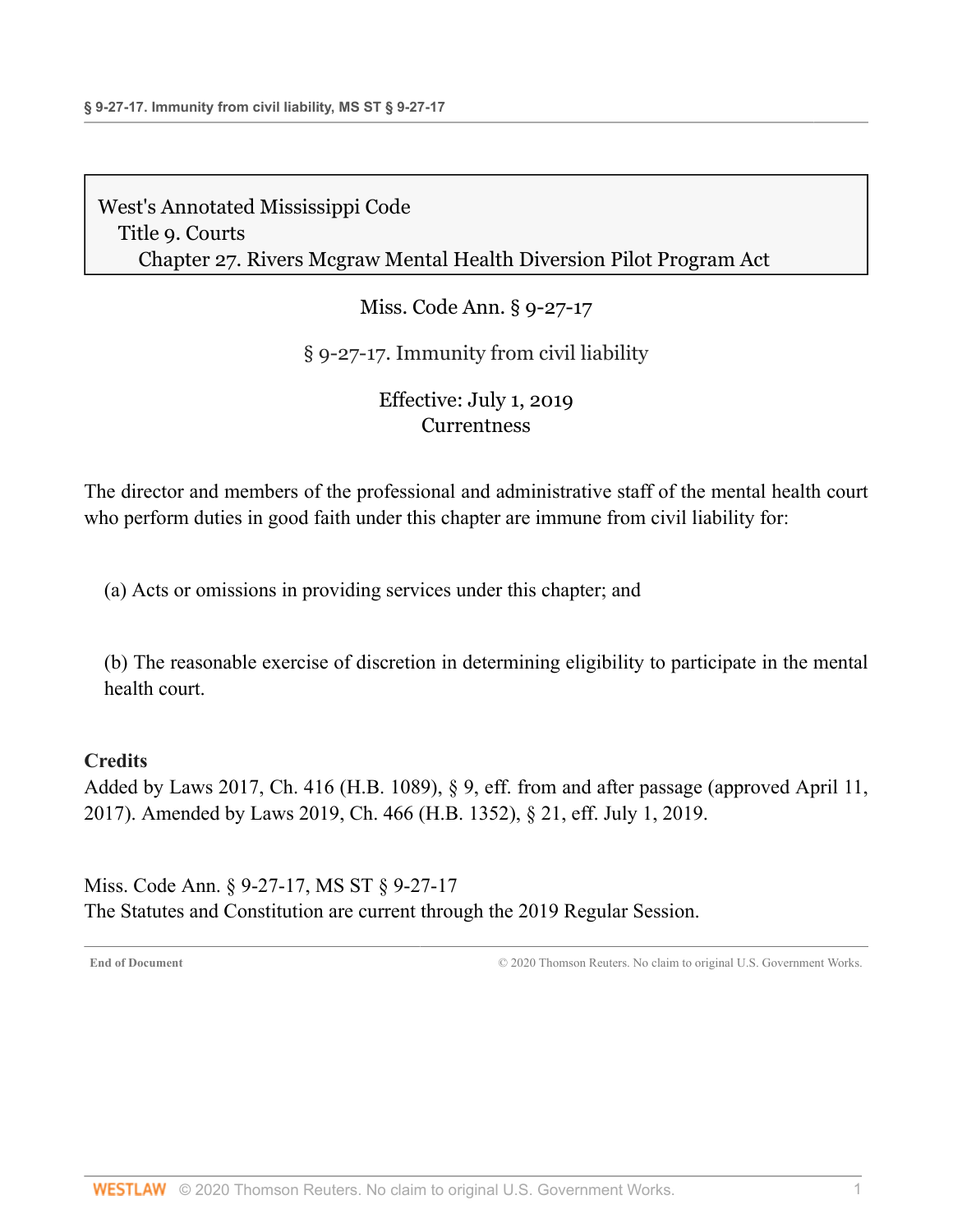Miss. Code Ann. § 9-27-19

## § 9-27-19. Charge and prosecution dismissed upon completion of requirements imposed by mental health court; expungement

## Effective: July 1, 2019 **[Currentness](#page-17-0)**

If the participant completes all requirements imposed upon him by the mental health court, the charge and prosecution shall be dismissed. If the defendant or participant was sentenced at the time of entry of a plea of guilty, the successful completion of the mental health court order and other requirements of probation or suspension of sentence will result in the record of the criminal conviction or adjudication being expunged.

### **Credits**

Added by [Laws 2017, Ch. 416 \(H.B. 1089\), § 10,](http://www.westlaw.com/Link/Document/FullText?findType=l&pubNum=1077005&cite=UUID(IA479C8501F-AC11E796A7E-56916961BA1)&originatingDoc=NC8103790977311E9806FD1F570ABFF0E&refType=SL&originationContext=document&vr=3.0&rs=cblt1.0&transitionType=DocumentItem&contextData=(sc.Document)) eff. from and after passage (approved April 11, 2017). Amended by [Laws 2019, Ch. 466 \(H.B. 1352\), § 22, eff. July 1, 2019.](http://www.westlaw.com/Link/Document/FullText?findType=l&pubNum=1077005&cite=UUID(IA6F6ACB061-2C11E9A5BAC-454C4C7F67B)&originatingDoc=NC8103790977311E9806FD1F570ABFF0E&refType=SL&originationContext=document&vr=3.0&rs=cblt1.0&transitionType=DocumentItem&contextData=(sc.Document))

<span id="page-17-0"></span>Miss. Code Ann. § 9-27-19, MS ST § 9-27-19 The Statutes and Constitution are current through the 2019 Regular Session.